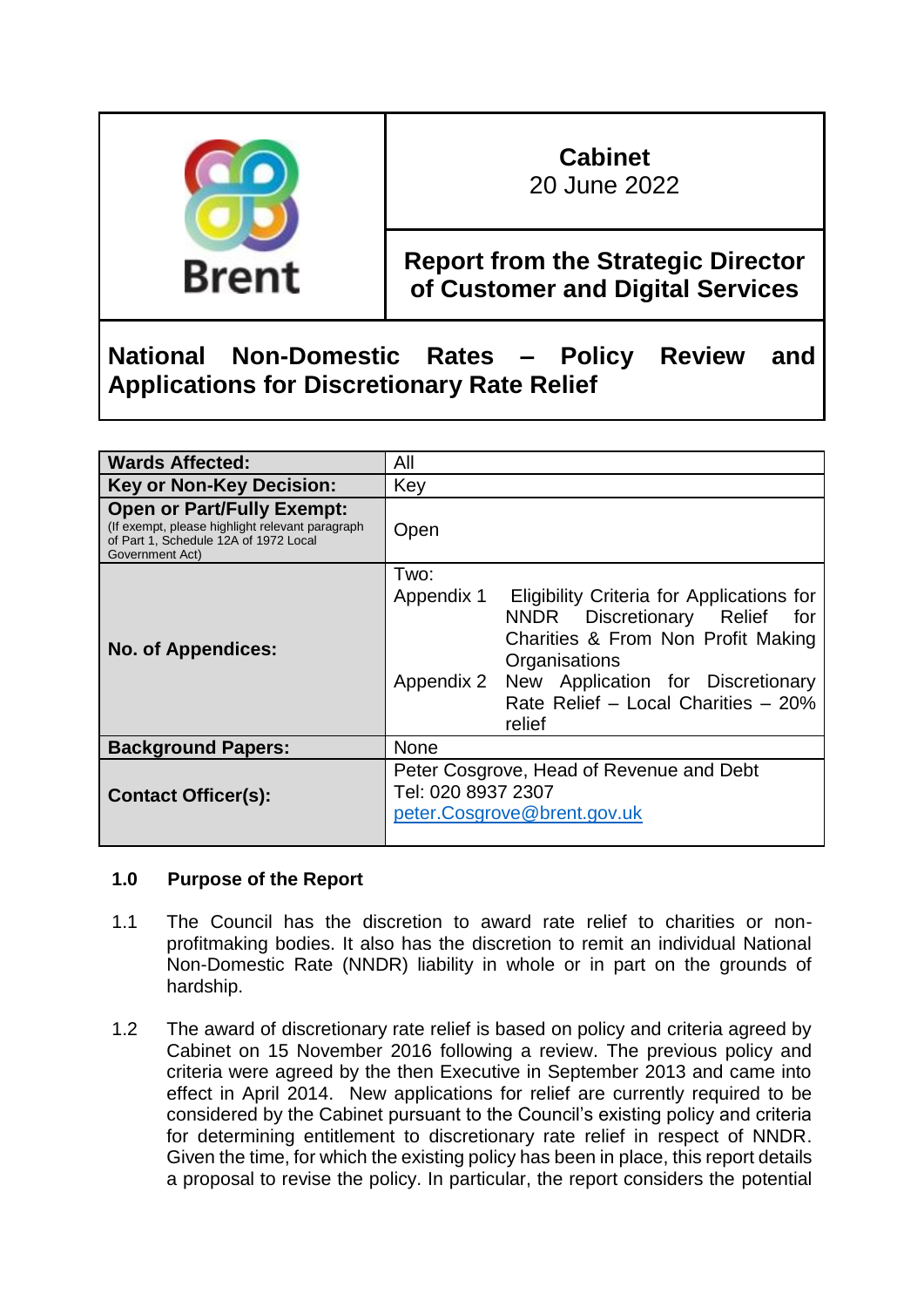delays experienced as decisions for discretionary relief regarding NNDR liability are usually referred bi-annually to Cabinet. It seeks to improve the speed and effectiveness of decision making by delegating this to officers, in consultation with the relevant cabinet member, as set out in section 2 of this report and by using an annual report to Cabinet detailing the awards of discretionary relief made. In addition, regarding hardship awards, the Council has no approved approach or policy and therefore the report proposes a policy statement setting out its approach. It is also proposed that The Head of Revenue and Debt submits to Cabinet an annual report detailing discretionary relief in respect of NNDR liability for awards made by the Head of Revenues and Debt in consultation with the Director of Finance and relevant cabinet member. Hardship relief in respect of NNDR liability for awards made by the Strategic Director, Customer and Digital Services in consultation with the Director of Finance and relevant cabinet member will also be included.

- 1.3 The report details:
	- i. A review of the existing policy regarding discretionary relief regarding NNDR liability with a recommended revised policy, Appendix 1;
	- ii. A policy statement relating to hardship relief regarding NNDR liability;
	- iii. Information regarding the provision of hardship relief regarding NNDR liability;
	- iv. Proposals for future delegations of decisions regarding discretionary relief and hardship relief awards in relation to NNDR liability;
	- v. All new applications for relief received since Cabinet last considered such applications in June 2021 as Appendix 2.

# **2.0 Recommendation(s)**

- 2.1 That Cabinet approves the following recommendations:
	- i. the revised discretionary rate relief policy in respect of national nondomestic rate liability as set out in Appendix 1 of this report.
	- ii. for discretionary rate relief in respect of national non-domestic rate liability as set out and detailed in Appendix 2 to this report.
	- iii. the Council's policy relating to hardship relief in respect of national nondomestic rate liability as set out in paragraph 3.6 of this report and in compliance with section 49 of the Local Government Finance Act 1988.
	- iv. delegate authority to make decisions in respect of future applications for discretionary rate relief in relation to non-domestic rate liability in accordance with the revised Discretionary Rate Relief Policy and criteria to the Head of Revenue and Debt in consultation with the Director of Finance and Cabinet Member for Jobs, Economy & Citizen Experience.
	- v. delegate authority to the Strategic Director of Customer and Digital Services in consultation with the Director of Finance and Cabinet Member for Jobs, Economy & Citizen Experience to make decisions relating to applications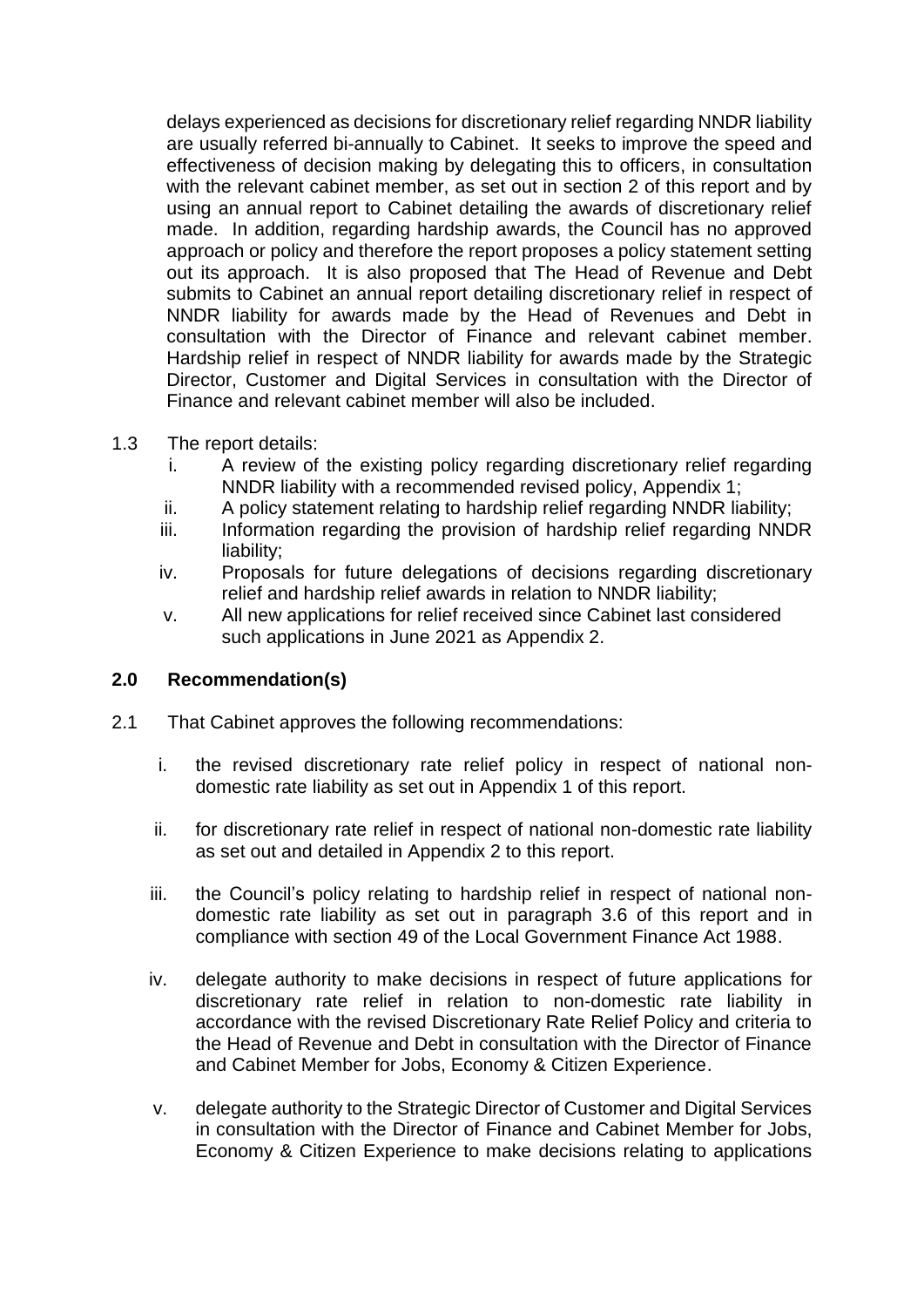for hardship relief in respect of national non-domestic rates for awards up to £100,000 per annum.

vi. authorise officers to submit a report to Cabinet on an annual basis after the end of each financial year providing details of the awards of discretionary rate relief and the details of the awards of hardship relief in respect of national non-domestic rates for awards up to £100,000 per annum that have been granted.

### **3.0 Detail**

### **NNDR Discretionary relief for charities and non-profit making organisations**

- 3.1 Details of the Council's discretion to grant rate relief to charities, registered community amateur sports clubs and non-profit making organisations are contained in the financial and legal implications' sections 4 and 5 of this report respectively.
- 3.2 Appendix 1 sets out the criteria and factors to consider for applications for NNDR relief from Charities and non-profit making organisations. Cabinet previously agreed this at its meeting on 15 November 2016. That report stated a review of the policy would take place but the review was delayed by other work priorities arising from the pandemic.
- 3.3 The review of the policy concludes that the existing policy remains fit for purpose and the changes in the revised proposed policy are restricted to tidying up the wording.
- 3.4 Discretionary relief in respect of NNDR liability is covered by sections 47 and 48 of the Local Government Finance Act 1988.

# **Hardship Relief**

- 3.5 The council may reduce business rates where a ratepayer will otherwise sustain hardship, and where it would be in the interests of the whole community, i.e. council taxpayers to do so. In requesting hardship relief, the ratepayer is required to demonstrate both hardship and the value to the local community of the services provided.
- 3.6 It is the case that the following statement has been published on the Council's website for some time. It is now proposed that the Council formally adopts the following approach in respect of its hardship policy relating to national nondomestic rates and complying with section 49 of the Local Government Finance Section 1988 (though in the content below in this paragraph, the word "you" is replaced with "the Applicant/s" and "they" and the word "we" is replaced with "the Council"):
	- i. The Council may reduce business rates where the Applicant would otherwise sustain hardship, and where it would be in the interests of the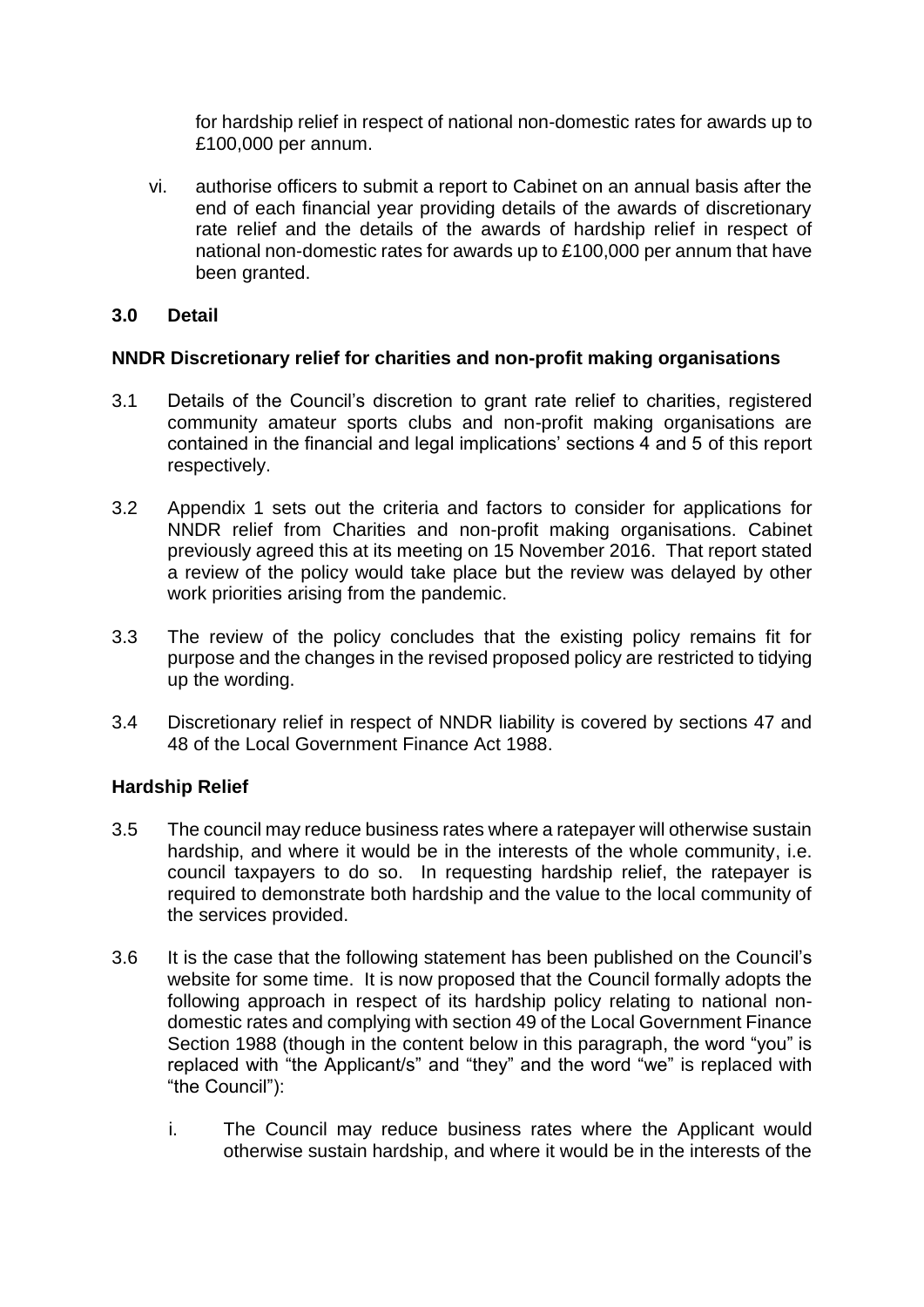community to do so. Applicants must demonstrate both hardship, and the value to the local community of the services they provide

- ii. Applicants are required to submit a copy of their latest audited accounts so that the Council can establish whether or not business rates represent a significant proportion of the running expenses of the Applicant's business
- iii. Applicants may also be required to submit estimates of the current trading position and indebtedness of their business so that the Council can look into the total debts of the business that are outstanding
- iv. Full details of why the business is experiencing hardship are required together with plans as to how the business can improve its position. Applicants will not be able to use 'the impact of the economic downturn' as a reason to apply for hardship relief. Relief is also unlikely to be given unless there are clear indications that the granting of relief will ensure the long-term future of the business. Any relief awarded will be for a maximum of one year only.
- 3.7 Hardship awards depend on the individual circumstances of the ratepayer concerned. Crucially, the Council must take into account the impact on council taxpayers as the financial burden falls on them. It is therefore proposed that approval of hardship awards is delegated to the Strategic Director of Customer and Digital Services and Director of Finance in consultation with relevant Cabinet for awards up to £100,000, with Cabinet continuing to consider awards above that level.
- 3.8 Hardship relief in relation to national non-domestic rates is covered by section 49 Local Government Finance Act 1988 ("LGFA 1988"). Section 49(2) of the LGFA 1988 states that a local authority may not act under that section unless it is satisfied that (i) the ratepayer would sustain hardship if local authority did not do so, and (b) it is reasonable for the local authority to do so, having regard to the interests of persons liable to pay council tax set by the council.

### **Proposals for future delegations of decisions regarding discretionary relief awards**

3.9 The current position is that applications regarding discretionary relief in respect of NNDR liability are referred to cabinet for a decision. As only those cases meeting the criteria are proposed to Cabinet, it is unlikely that such applications are refused. However, the requirement for Cabinet to make such a decision slows the process of awarding discretionary rate relief. It is therefore proposed for the Cabinet to delegate future decision making to the Head of Revenue and Debt in consultation with the Director of Finance and Cabinet Member for Jobs, Economy & Citizen Experiencer in relation to applications for discretionary relief regarding national non-domestic rates liability. All decisions will be reported to Cabinet on an annual basis.

#### **Discretionary relief applications for consideration**

3.11 Appendix 2 lists new applications from local and non-local charities that meet the criteria. These receive 80% mandatory relief, where they meet the criteria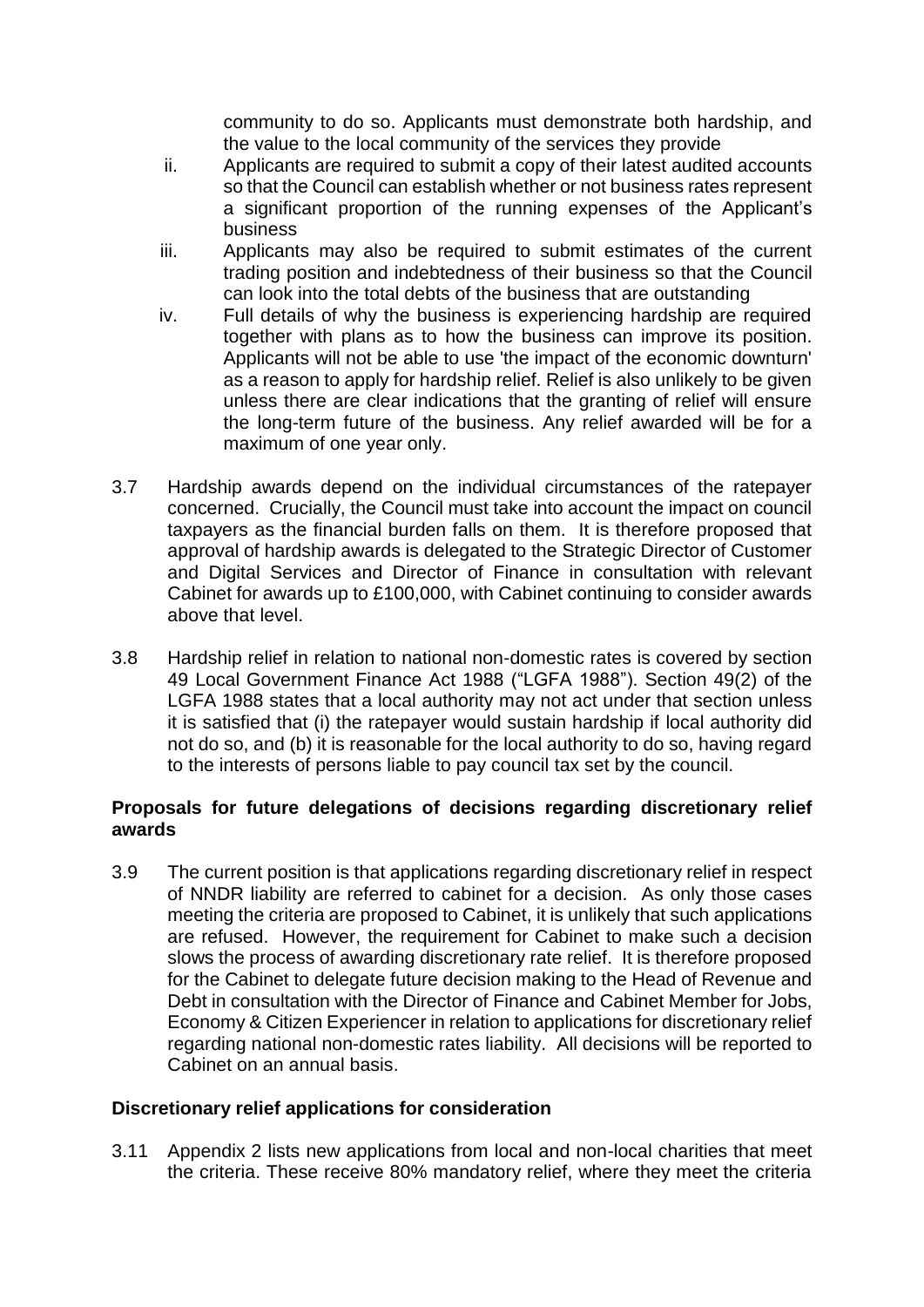the council will award local charities up to 100% discretionary relief in respect of the remaining 20% balance and will award non local charities 25% relief in respect of the remaining 20% balance. It also shows the cost to the Council if discretionary relief is awarded.

- 3.12 There is one application in appendix 2. The application relates to the Friends of Cricklewood Library and premises, which assists in the running of the local library for residents.
- 3.13 The criteria for awarding discretionary rate relief focuses on ensuring that the arrangements are consistent with corporate policies and relief is directed to those organisations providing a recognised valued service to the residents of Brent, particularly the vulnerable and those less able to look after themselves. Further detail is set out in Appendix 1. Should relief be granted, entitlement will remain until 31 March 2023 unless there are any changes to the organisation. All existing recipients will be reviewed in October 2022 when all organisations will be required to reapply for relief from April 2024. This means qualifying organisations always have a twelve-month notice of any changes.
- 3.14 Charities and registered community amateur sports clubs are entitled to at least 80% mandatory rate relief and the council has discretion to grant additional relief up to the 100% maximum
- 3.15 Non-profit making organisations do not receive any mandatory relief, but the Council has the discretion to grant rate relief up to the 100% maximum. However, the council's policy limits such additional relief for these non-profit making organisations to 25%.

#### **4.0 Financial Implications**

- 4.1 The council has been part of a pan London business rates pool whereby a percentage of the income from business rates is retained by the council and the GLA and a single levy payment is paid to central government. From 1 April 2022, the retained share is 67% with the council picking up 30% of any discretionary rate relief awarded.
- 4.2 The Council, where it has decided to grant relief, has followed a general guideline of granting 100% of the discretionary element to local charities.
- 4.3 Any additional awards of relief will reduce income to the Council by 30% in 2022/23.
- 4.4 The total costs of awarding discretionary relief to the charitable organisation detailed in Appendix 2 is £1,196.50 over the two years

#### **5.0 Legal Implications**

5.1 Under the Local Government Finance Act 1988 ("the LGFA 1988"), charities are only liable to pay 20% of the NNDR that would otherwise be payable where a property is used wholly or mainly for charitable purposes. This award amounts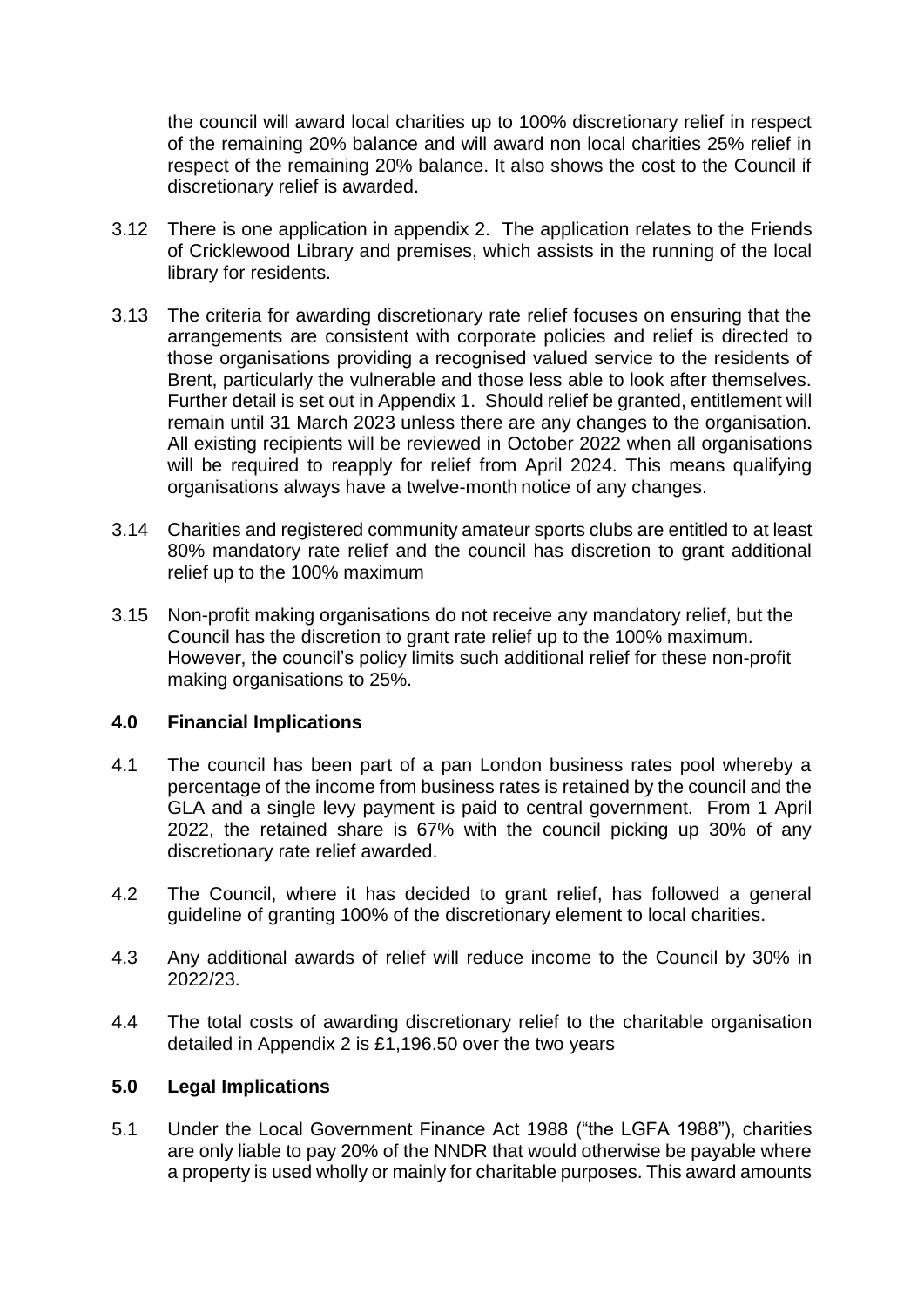to 80% mandatory relief of the full amount due. For the purposes of the LGFA Act 1988, a charity is an organisation or trust established for charitable purposes, registration with the Charity Commission is conclusive evidence of this. Under the Local Government Act 2003, registered Community Amateur Sports Clubs also qualify for 80% mandatory relief.

- 5.2 The Council has discretion to grant relief of up to 100% of the amount otherwise due to charities, Community Amateur Sports Clubs, and non-profit making organisations meeting criteria set out in the legislation. These criteria cover those whose objects are concerned with philanthropy, religion, education, social welfare, science, literature, the fine arts, or recreation. Guidance has been issued in respect of the exercise of this discretion and authorities are advised to have readily understood policies for deciding whether to grant relief and for determining the amount of relief. Details of the Council's proposed revised policy regarding discretionary relief in respect of NNDR liability are contained in Appendix 1 to this report. Discretionary relief in respect of NNDR liability is covered by sections 47 and 48 of the Local Government Finance Act 1988.
- 5.3 The Non-Domestic Rating (Discretionary Relief) Regulations 1989 allow the London Borough of Brent to grant the relief for a fixed period. One year's notice is required of any decision to revoke or vary the amount of relief granted, if in the case of a variation, it would result in the amount of payable rates increasing. The notice must take effect at the end of the financial year.
- 5.4 The details of section 49 of the Local Government Finance Act 1988 regarding local authorities dealing with applications for hardship relief are set out in paragraph 3.7 of this report.
- 5.5 The operation of blanket decisions to refuse discretionary relief and or hardship relief across the board would be susceptible to legal challenge on grounds that the Council could be fettering its discretion. The legal advice provided to officers and Members is that each case should be considered on its merits.

#### **6.0 Equality Implications**

6.1 Applications have been received from a wide variety of diverse charities and organisations, and an Impact Needs Analysis Requirement Assessment (INRA) as carried out in 2008 when the criteria were originally agreed. As there were no changes made to the criteria in September 2013 an Equality Impact assessment was not deemed required. Although the scheme remains substantially unchanged, nevertheless an Equality Analysis has been completed. This latest initial screening confirmed further work was not required, given that the business rate reductions are worth over £0.5m which help the charities and non-profits provide key services to residents of the borough. They in turn help support the council's wider objectives. Furthermore, all ratepayers receive information with the annual rate bill informing them of the availability of discretionary and hardship rate relief.

#### **7.0 Consultation with Ward Members and Stakeholders**